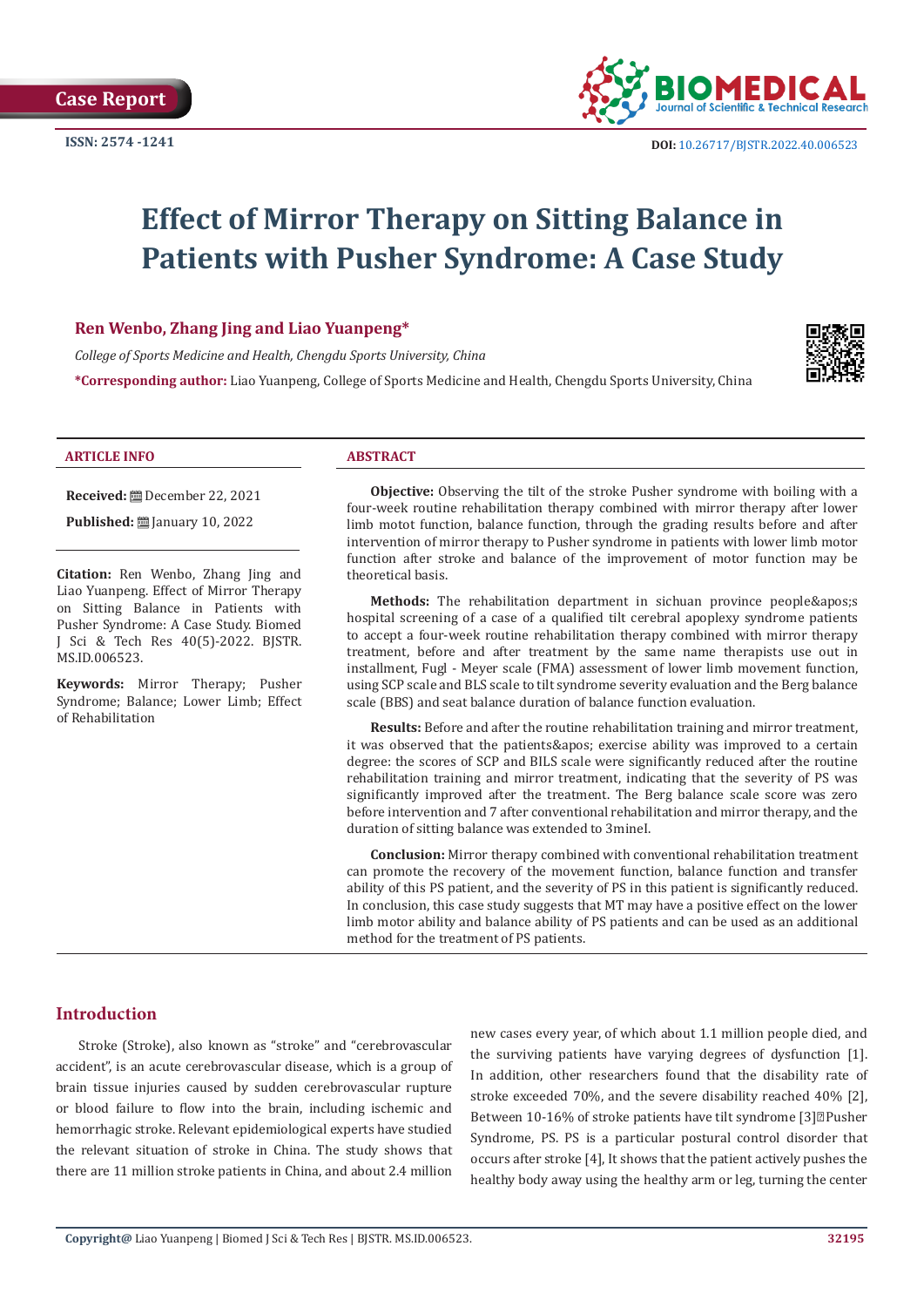of gravity backwards to the hemiplegic side, and resisting any attempt to passively correct his tilt position. This special clinical manifestation of PS seriously affects the balance of patients under different positions, such as sitting, standing and walking. Balance is directly related to whether they can live independently, social needs, and family care. If the special clinical performance of PS is not correctly understood, the patients will be identified as "not hard work" and "no cooperation", which will greatly reduce the rehabilitation efficiency, delay the rehabilitation time, increase the medical expenses, and reduce the quality of life of the patients.

At present, the mainstream treatment methods of PS are mainly posture control, trunk muscle reinforcement training, visual feedback training, and attention training. Postural control training can strengthen the trunk tension of PS patients, adjust the coordination between the health and affected torso, promote the upright posture of the muscles and both sides; the attention training is to improve the patient to improve the balance ability [5]; Visual feedback training is an intervention with the motion output and motion feedback process of the balance control system. It is a training way to give intuitive feedback on the training actions through vision. In this study, mirror therapy, MT) is proposed to use the principle of plane mirror imaging to copy the healthy side activity to the affected side limb, induce the affected side activity to eliminate abnormal sensory or recovery function, and provide ideas for the treatment of PS patients. Pusher syndrome (PS) is a special posture control disorder occurring after stroke, where the patient uses a healthy arm or leg to actively push away the home body, reverse the center of gravity to the hemiplegic side, and resist any attempt to passively correct his tilt posture. At present, the domestic treatment plan for PS patients mainly include three categories: posture control, trunk muscle intensive training and visual feedback training. Many studies proposed in this paper have shown that mirror therapy can improve the exercise ability and balance ability of the lower limbs of stroke patients. The study of the balance ability of the particular population of —— PS patients in stroke patients is also proposed. The purpose of this case analysis is to analyze the effect of mirror treatment on lower limb motility and balance, especially sitting balance of such stroke patients, provide more rehabilitation methods for PS patients, and provide more theoretical basis for the treatment effect of mirror therapy for PS patients.

# **Data and Methods**

#### **Subject Investigated**

The study object was a hemorrhagic stroke patient from the Rehabilitation Department of Sichuan Provincial People's Hospital, ① This patient with tilt syndrome met the diagnostic criteria for stroke passed at the Fourth National Cerebral Vascular Conference in 1995, And this patient with PS was diagnosed with unilateral

hemorrhagic stroke after cranial CT or MRI;  $(2)$  This patient had his first onset. The time of illness is within 3 months; The  $(3)$ contralateral tilt scale (scale for contraversive pushing, SCP) score more than 0 points in sitting;  $\overline{4}$  lower extremity muscle tone modified Ashworth grade 2 Brunstrom stage in stage I-;  $(5)$ patients were able to understand the instructions for treatment, And cooperate with the treatment of  $\left(\widehat{6}\right)$  patients and their families agreed to conduct the treatment.(2) Excluding standard  $(1)$ instability, such as severe heart disease or seizures, failure of  $(2)$ to maintain balance for reasons other than PS, obvious cognitive impairment of  $(3)$ , and impaired  $(4)$  vision. Law X, male, was born in May 1957.Because the left limb weakness accompanied by speech is not conducive to our hospital for treatment on November 4,2019, after evaluation, we were admitted to hospital after meeting the admission criteria of our department.

Patient family describe the patient on November 1,2019 around 12 in the field, sudden left limb numbness, insophical, incontinence, in the local hospital examination, head CT shows the right basal section, internal capsule posterior limb bleeding to different degrees, the PS patient bleeding reached 25ml, the local hospital immediately to the patient " cranial valve decompression. After the operation, the patient was treated in the local intensive care unit for three days. After three days of treatment, the patient gradually became conscious, and the patient still had dysfunction based on the left limb. In order to seek further recovery of function, he was treated in Sichuan Provincial People's Hospital. On admission, sane, poor understanding, poor speech, the wheelchair pushed into the ward. Muscle tone (determined by the modified Ashworth rating table) left upper limb grade I+, lower limb grade I; muscle strength (MMT grade) left upper limb grade 2, left lower limb grade 2. No abnormal passive activity in the joint, as assessed by the Brunnstrom level 6 evaluation method, the left upper-handleft lower limbs were grade, grade I and grade, respectively. The second and triceps reflex, radialis reflex and Achilles' tendon reflex are normal reflex level 2+, and the knee reflex is level 3 +, and the shallow and deep feeling is decreased to varying degrees.

#### **Methods for P S Patient Intervention Studies**

**Routine Treatment and Rehabilitation:** The patient was treated with conventional hemorrhagic stroke, and patients with tilt syndrome required clinical medical medication and routine rehabilitation. Routine rehabilitation treatment mainly includes the following contents of the  $(1)$  good limb position placement, During the first rehabilitation training of patients with tilt syndrome, The therapist taught the family the various limbs, Let the family members maintain the correct position during the absent training time, To ensure that the joints on the left side of the PS patient are relatively stable, Prevent the dislocation of its left joint, The unique typical spasticity pattern of stroke patients, which is the improvement and maintenance of  $(2)$  joint activity of upper limb flexor and lower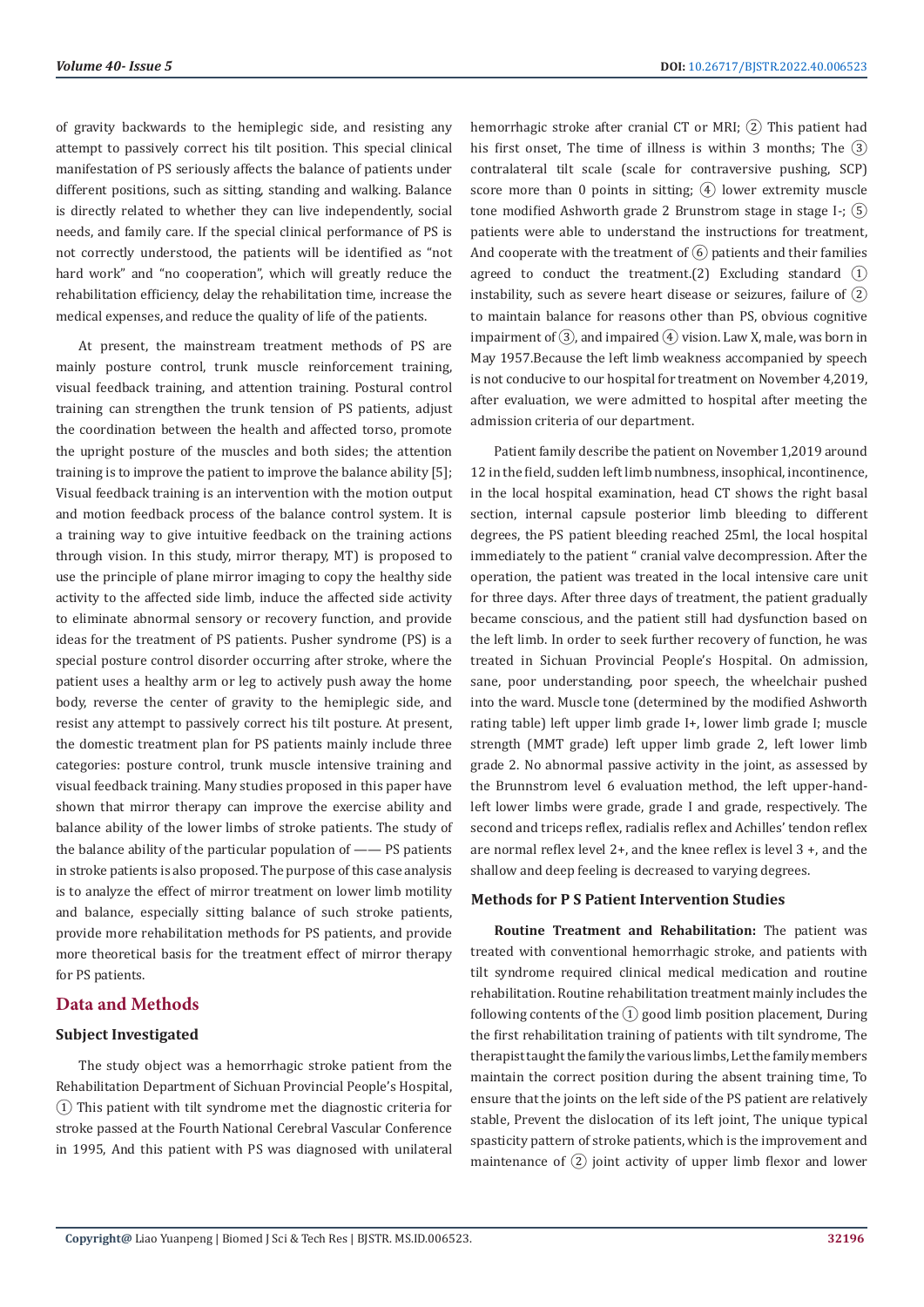limb extensor muscle, The protocol was formulated based on the relevant training and evaluation of patients with tilt syndrome, Motor choice of passive activity or active power movement, To improve and maintain each joint activity in PS patients. The control of  $\overline{3}$  muscle tone, mainly using the passive extension method, to control the patient muscle tone. Generally, passive stretching is carried out before joint activity. Each joint is trained 3-5 times at a time, and each stretching for 30s. For  $\overline{4}$  weight-bearing training, the patient's weight-bearing training was only carried out in the second two weeks.

The patient's upper limbs were placed on a 40cm high plane, the buttocks were gradually lifted off the bed to gradually train the lower limbs, and the patient with PS was supplemented with center of gravity transfer during weight-bearing training.  $(5)$ balanced training, mainly sitting balanced training. Let the patient sit on a bench and other bench, the therapist stood in front of the PS patient, the therapist put one hand on the left shoulder blade of the PS patient to prevent the posterior contraction of the shoulder blade, the other hand on the back of the PS patient's waist, to achieve the purpose of the patient's spine straighten and bend the hip. Rehabilitation training such as  $\overline{(6)}$  body position transfer. At the same time, for the case of the PS patients, stimulate the PS patient side trunk lateral flexion activity: because one of the characteristics of PS side tension is too low and disease, patients side lack of activity, so in order to lengthen the PS patients paralysis related muscle group, improve the PS side trunk shortening, to achieve the purpose of the patients to the side transfer center. And in order to restore the head to the normal position, the guiding training is used, in the sitting of the patient, inclined to side, the patient with the side hand to take the direction of the side items. The training lasts once daily, 30min, rehabilitation on Monday ——, Saturday and Sunday rest for four weeks.

**Mirror Treatment and Rehabilitation:** A quiet room was selected for treatment, with a glass mirror of about 85\* 189 and a physiotherapy bed placed next to the mirror. The patient was sitting in the treatment bed. The mirror was placed directly in front of the patient and in the median sagittal surface of the patient, the healthy upper and lower limb on the mirror side, the affected upper and lower limb on the non-mirror side, and the reflex image of the upper and lower limb movement on the mirror side during training. Before the therapist conducts rehabilitation training on the patient with PS, the therapist first informed the patient and the purpose and methods of the training and relevant precautions during the training process. To ensure that the PS patient should fully understand and actively cooperate with the mirror treatment and rehabilitation, and then demonstrate the patient with the action, so that the patients with tilt syndrome can fully understand the essence of each action. The therapist trained the patient with the same instructions as on both lower limbs of PS patients. In the

process of treatment, the therapist should ensure that the patient try to complete the movement of the left lower limb, if the left limb cannot complete, the therapist should be given tilt syndrome patients to a certain degree of assistance, ensure that the PS patients to complete the movement of the lower limbs, at the same time told PS patients in training the lower limb movement as the movement of the lower limb. During training, PS patients need to complete the five movements: flexion extension of hip, adductor extension, flexion extension of knee, dorsal flexion of ankle, and ankle valgus. Each action was repeated 10 times for one group, each with a 30s rest for 30min each, and five training sessions per week for 4 weeks.

### **Evaluation Indicators**

The evaluation by the same five years in neurorehabilitation work of the patient, the PS patient system rehabilitation treatment the day and the day after the end of the evaluation of the therapist, and the evaluation of the patient therapist is unaware of the PS patient system rehabilitation plan

#### **Exercise Ability**

**Brunnstrom Staging:** Brunnstrom Level 6 evaluation method [6] It is simple and easy to perform, and it is often applied to the general clinical examination of stroke patients. This evaluation method includes the evaluation of the upper limbs, fingers and lower limbs, respectively. In this study, the motor ability of the lower extremities of PS patients is mainly evaluated.

**Fugl-Meyer Assessment of Lower Limbs:** Fugl-Meyer Assessment Method (Fugl-Meyer assesment, FMA) [7] Based on the Brunnstrom level 6 evaluation method, a quantitative evaluation method for stroke patients is mainly designed, specifically used for the evaluation of stroke hemiplegia. The Fugl-Meyer evaluation method includes five categories: limb movement, balance, sensation, joint activity and pain, including 17 small items in lower limb evaluation, and each item is divided into three grades, 0,1,2 and 17 items. The higher the FMA score, the better the lower limbs.

### **The Severity of the PS**

**The SCP Scale:** The scale for contraversive pushing (SCP) scale first had Karnath, et al. [8].The design proposes that the diagnosis and severity evaluation of PS after stroke are widely used in the evaluation of  $\overline{1}$ ) spontaneous body posture  $\left(\frac{0}{0.25}{0.75}{1 \text{ score}}\right)$ ,  $(2)$  healthy limb extension / abduction degree  $(0/0.5/1 \text{ score})$ , and  $(3)$  resistance to passive correction posture  $(0 / 1$  score). The above three components were assessed in sitting and standing positions, with a maximum score of 2 points for each. The patient was considered to have inclination behavior if they scored 1 for the three components.

**The B L S Scale:** Five evaluation items of turnaround, sitting, station position, transfer, and walking constitute the Burke Roll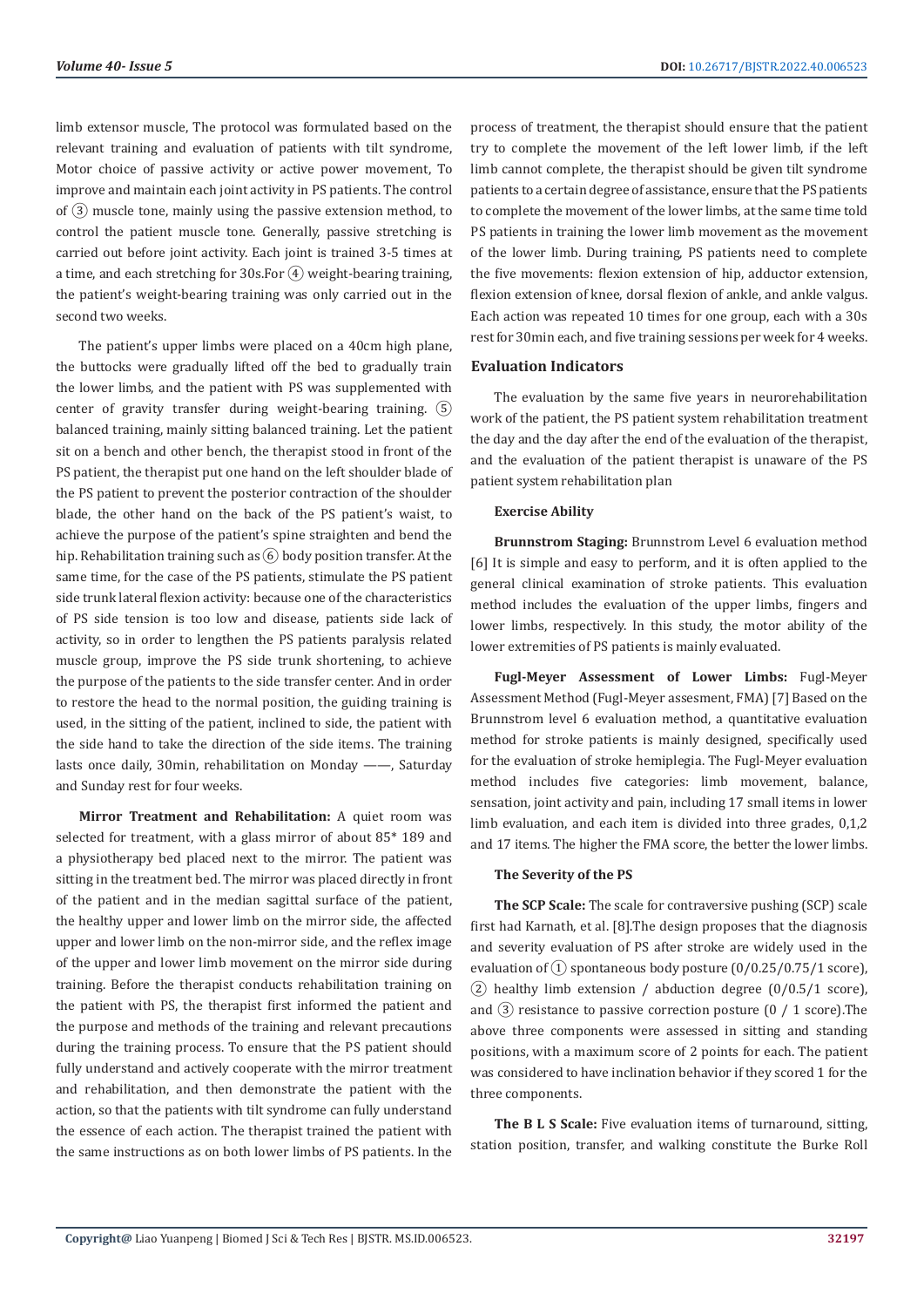Scale (Burke Lateropulsion Scale, BLS) [9]. The therapist described the symptom severity by assessing the magnitude of resistance that patients present when maintaining or changing body position in these 5 states. The presence of tilt behavior is determined by the results assessed at sitting and position. If the evaluation results indicate a total score of 2, the patient has a tilt behavior. Each score range is 0 to 3 points, 0 is divided into no resistance, 1 is divided into resistance and the patient midline by 5 degrees according to the vertical difference, 2 is divided into resistance began and the angle between the patient's middle line and the vertical line varied by 10 degrees, 3 is divided into the angle of the midline and the ground vertical line formed by more than 10 degrees. The scores of turnings, metastasis and walking were based on the intensity of pushing felt by the examiner, 0 as no resistance, 1 as mild, 2 as severe, and the three positions were used to evaluate the severity of patients' tilt behavior.

#### **Balance Function Assessment**

**The Berg Balance Scale:** The Berg Balance Scale (Berg balance scale, BBS) was used in this study [10] Patients with PS were evaluated.In 1989, the scale was proposed by Katherine Berg and was generally used to assess balance function in stroke patients and children with cerebral palsy. This scale consists of 14 items, including standing up, sitting down, independent standing, eye closed standing, upper arm extension, each rated 0-4 and 14 items total 56 points, the higher the score, the better the patient balance function.

**Sit and Position Balance Time:** Sitting balance time directly effective should the patient sitting balance ability improved. The patient measures the sitting balance time for the sitting position. The patient sits on the stool, his feet flat on the ground, the back leaves the back of the chair, and his hands naturally on the knee. The therapist used the stopwatch to observe the duration of the patient's sitting balance.

#### **Results**

# **Kinetism**

As shown in Tables 1-3, the exercise ability can be seen before and after routine rehabilitation training and mirror treatment. From the perspective of Brunnstrom stage, the upper limbs and fingers are still stuck in stage and stage I, respectively, and the affected side upper limbs of PS patients showed the appearance of spasm, indicating the appearance of the joint response in the PS patient; the fingers showed slow muscle tension without any movement. Results from the Brunnstrom staging indicated no significant changes in the upper limbs and fingers. However, Brunnstrom stage and Fugl-Meyer results showed that the patient's lower limbs capacity was improved, and the lower limbs entered from the joint reaction period into the stage, causing common movement and small flexion of the hip and knee at sitting and standing.

**Table 1:** List of patient motor ability scores results before and after the intervention.

|                         | <b>Brunnstrom Staging</b> |               |                    | <b>Fugl-Meyer Evaluation of</b> |  |
|-------------------------|---------------------------|---------------|--------------------|---------------------------------|--|
|                         | Upper Limb                | <b>Finger</b> | <b>Lower Limbs</b> | The Lower Limbs                 |  |
| Before the intervention |                           |               |                    | 10                              |  |
| After the intervention  |                           |               | Ш                  | 18                              |  |

**Table 2:** Table of SCP scale scoring results before and after the intervention.

|                         | <b>Evaluation Content (Sitting and Standing in Two Body Positions)</b> |                              |                                                             |                     |
|-------------------------|------------------------------------------------------------------------|------------------------------|-------------------------------------------------------------|---------------------|
|                         | <b>Spontaneous Body</b><br><b>Posture</b>                              | The Extension of The<br>Limb | <b>Resistance To a Passive</b><br><b>Corrective Posture</b> | <b>Total Points</b> |
| Before the intervention | 1/1                                                                    | 0.5/1                        | 1/1                                                         | 5.5                 |
| After the intervention  | 0/0.75                                                                 | 0/0.5                        | 0/1                                                         | 2.25                |

**Table 3:** Table of BLS scale scoring results before and after the intervention.

|                            | <b>Evaluation Content</b> |              |                                      |                   |                   |                     |
|----------------------------|---------------------------|--------------|--------------------------------------|-------------------|-------------------|---------------------|
|                            | <b>A Place to Sit</b>     | <b>Arise</b> | <b>Turn Over Your</b><br><b>Back</b> | <b>Transition</b> | <b>Go On Foot</b> | <b>Total Points</b> |
| Before the<br>intervention |                           |              |                                      |                   |                   | 15                  |
| After the<br>intervention  |                           | р            |                                      |                   |                   |                     |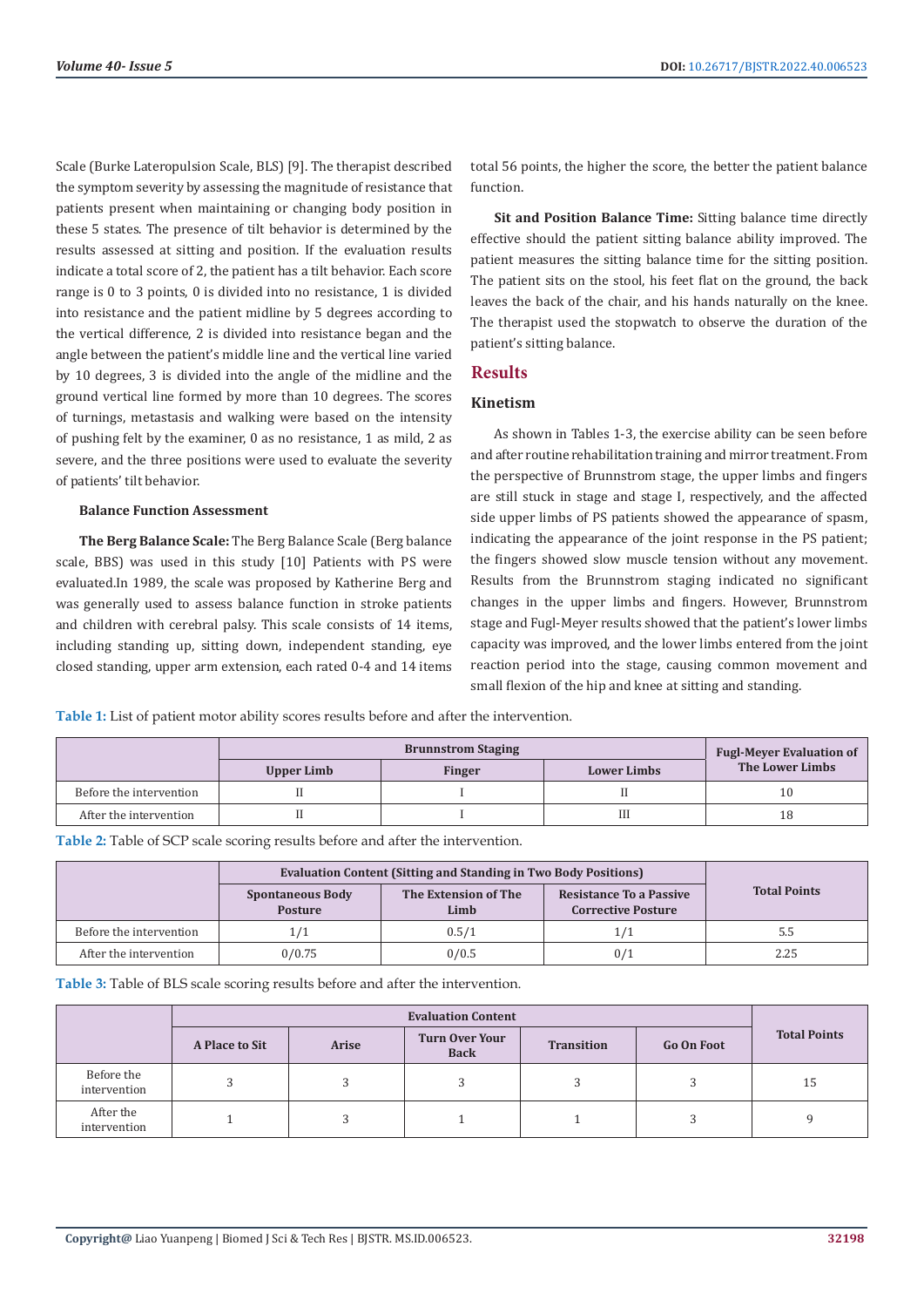### **The Severity of the P S**

**The SCP Scale:** The patient had a significant decrease in the SCP scale score after routine rehabilitation training and mirror treatment, especially with the evaluation score of 0 under sitting, indicating a significant improvement in the severity of PS after treatment.

**The BLS Scale:** The BLS scale score consistent with the results in Tables 4-6 were significantly reduced following routine

rehabilitation training and mirror treatment, indicating a significant improvement in the severity of PS after treatment. In sitting, the patient improved from about 50 degrees to vertical to about 5 degrees vertical; Although the score of the patient did not change before and after the intervention, the therapist observed that the resistance began to about 20 degrees from about 60 degrees; the resistance during supine turning and metastasis also improved from severe to mild resistance.

**Table 4:** List of Berg Balance Scale score results before and after the intervention.

|                   |                                                         | <b>Score</b>                   |                               |  |
|-------------------|---------------------------------------------------------|--------------------------------|-------------------------------|--|
|                   | <b>Scope of Examination</b>                             | <b>Before the Intervention</b> | <b>After the Intervention</b> |  |
|                   | From sitting to standing                                | $\mathbf{0}$                   |                               |  |
|                   | Standing independently                                  | $\mathbf{0}$                   | $\Omega$                      |  |
|                   | Sitting independently                                   | $\mathbf{0}$                   | 3                             |  |
|                   | From standing to sitting                                | $\mathbf{0}$                   | 1                             |  |
|                   | Bed-chair transfer                                      | $\boldsymbol{0}$               | 1                             |  |
|                   | Close your eyes and stand                               | $\mathbf{0}$                   | $\mathbf{0}$                  |  |
|                   | Stand on both sides                                     | $\mathbf{0}$                   | 1                             |  |
|                   | Standing extension in the upper<br>limb                 | $\Omega$                       | $\Omega$                      |  |
|                   | Standing position to pick up objects<br>from the ground | $\Omega$                       | $\Omega$                      |  |
|                   | Turn around and look back                               | $\boldsymbol{0}$               | $\mathbf{0}$                  |  |
|                   | Turn around for a week                                  | $\theta$                       | $\Omega$                      |  |
|                   | The two feet step on the steps<br>alternately           | $\mathbf{0}$                   | $\Omega$                      |  |
|                   | Stand before and after your feet                        | $\mathbf{0}$                   | $\mathbf{0}$                  |  |
|                   | Stand alone                                             | $\Omega$                       | $\Omega$                      |  |
| Berg total points |                                                         | $\Omega$                       | $\overline{7}$                |  |

**Table 5:** List of results of sitting balance time before and after the intervention.

|                          | <b>Before the Intervention</b> | After the Intervention |
|--------------------------|--------------------------------|------------------------|
| Sitting balance duration |                                | 3min                   |

**Table 6:** List of assessment outcomes before and after the intervention.

| <b>Assess the Project</b>            | <b>Before the Intervention</b> | <b>After the Intervention</b> |
|--------------------------------------|--------------------------------|-------------------------------|
| Brunnstrom staging                   | $II-I-II$                      | $II-I-III$                    |
| Fugl-Meyer score for the lower limbs | 10                             | 18                            |
| SCP scale                            | 5.5                            | 2.25                          |
| BLS scale                            | ל. ו                           |                               |
| Berg balance scale                   |                                |                               |
| Sitting balance time                 | 2s                             | 3min                          |

# **Balance**

**The Berg Balance Scale:** The preintervention Patient Berg Balance Scale score was zero and 7 points after routine rehabilitation and mirror treatment. After systematic rehabilitation training, the

patient is able to complete the transfer from sit to station and from station to sitting with less assistance by the therapist; the patient can complete the bed chair transfer with one person; sit in a back chair, put the feet flat on the ground with the same width as the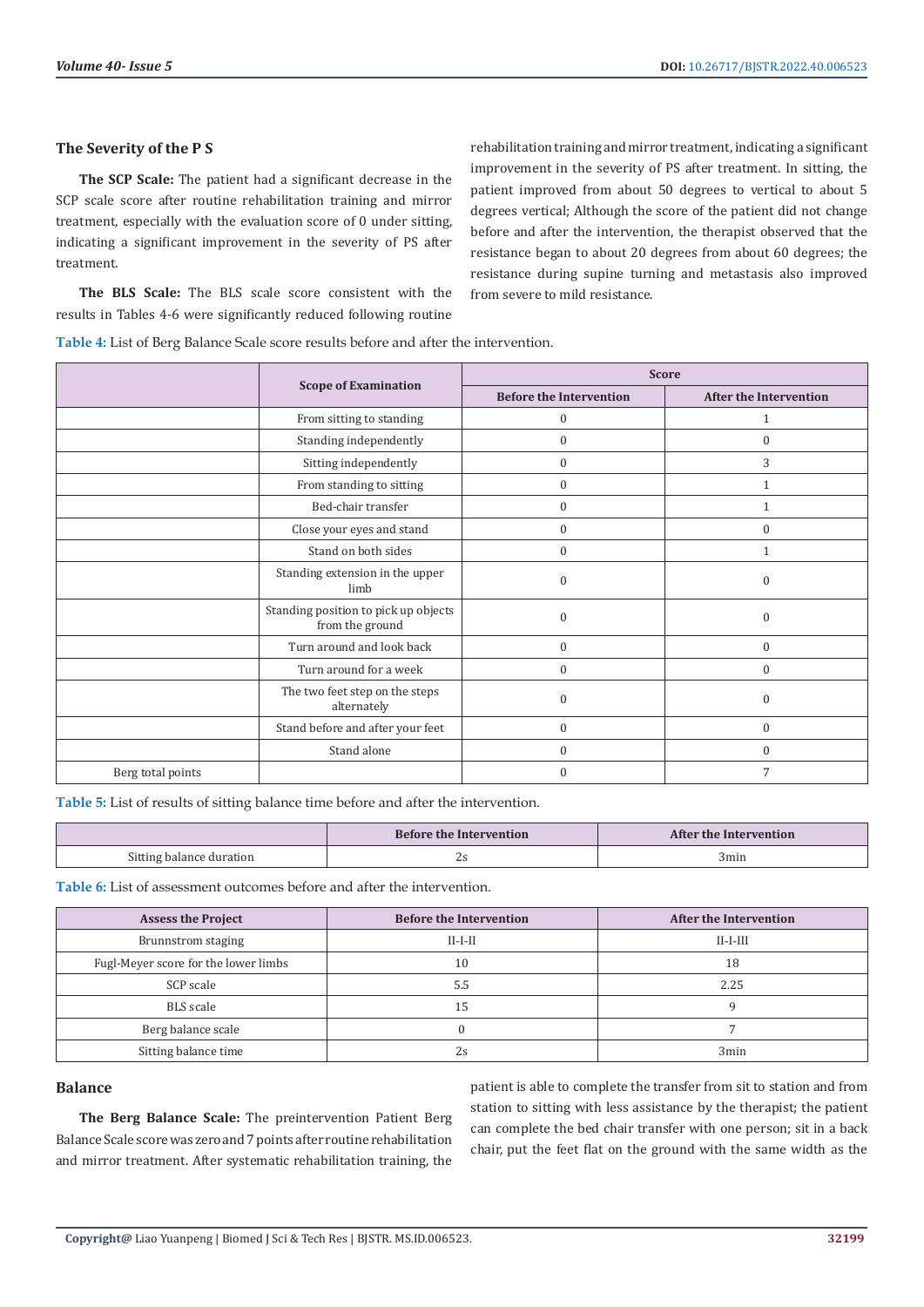back of the patient, and cross the bilateral upper limbs on the chest. The patient was able to sit under custody for two minutes; while holding his feet together for 15s with the help of the therapist for 15s.

**Sit and Position Balance Time:** The patient measures the sitting balance time for sitting. The patient sits on a stool, his feet flat on the ground, his back leaves the back of the chair, and his hands naturally on the knee. Before the intervention, the patient could not maintain the sitting position. The patient had slightly tilted the back, the body shifted to the left during the sitting position and did not adjust his body position to the right by following the therapist's instructions. After training, the patient was able to maintain the balance under the custody of the therapist for 3min, and after 3min to follow the instructions of the therapist to adjust his position accordingly, and maintain the sitting balance for 5min-10min.

**Results Before and After the Intervention:** The results showed that patients had improved exercise and balance ability and improved PS severity after routine rehabilitation training and mirror treatment.

# **Discussion**

The results of this study indicate a zero patient Berg balance scale score before the intervention and 7 points after routine rehabilitation and mirror treatment. Among them, the score increased from 0 to 7, combined with the results of the sitting balance duration after the intervention showed that the sitting balance improved effectively after the mirror treatment. And Gao Xiaoyan [11] Puseer syndrome also received intensive balance function in patients with acute stage stroke, and after research, she emphasized the importance of the recovery of seated balance for the rehabilitation of PS patients. The main manifestations of Pusher syndrome are that the center of gravity is biased to the body imbalance state on the paralyzed side, so it is particularly important to strengthen the patient sitting balance training. Only by improving the sitting balance is it possible to stand and walk and improve their other dynamic balance. In the study of increasing mirror treatment on conventional rehabilitation treatment in patients with early stroke, it showed that the improvement of upper limb function was significantly higher than in the control group, and in this study, superficial sensation and unilateral neglect in the experimental group by Dohle, et al. [12]; The results of Hou Hong and other scholars show that stroke patients' exercise ability, upper limbs can be significantly improved after mirror therapy and exercise training [13].

According to the above and other studies, mirror therapy plays a significant role in improving their upper limb motor function, daily life ability and attention, but there are few studies on their lower limb motor function in stroke patients, and few studies on special

groups of PS patients with stroke. And due to the limited mirror device, for the lower limb movement function mirror therapy specific procedures, action, intensity, frequency, length of time not standardized description, directly affect the application of lower limb movement function, is also further study the application of the therapy in PS patients recovery of lower limb movement function one of the important reasons. The case study using the traditional plane mirror between patients' legs, healthy lower limbs on the mirror side, affected lower limbs in the mirror side, told the patient in the process of treatment in the mirror of the limb movement and imagine the movement, while the patient, under the instructions of the therapist, active or passive affected lower limbs with the same movement as healthy lower limbs. The evaluation results show that the lower limb movement ability and balance ability have been significantly improved. According to Xu Jianyang's sEMG study to correct sitting balance in patients with stroke tilt syndrome [14], After analysis and discussion of the tested data, the muscle with the most associated with tilt syndrome is the gastrocnemius, which is speculated that the breaking of the common motion pattern of lower limbs in different joints such as hip, knee, and ankle and the emergence of active motion have promoted the gastrocnemius activation.

Moreover, the enhanced stability of the trunk core muscle group benefited from the training of PS patients to exercise both lower limb movements in the sitting position. In addition, the improved stability of the core muscle group promotes the improvement of sitting balance, and the movement of bilateral lower limbs stimulates the active lower limb tendons and proprioceptors in the skin and improves the impaired balance function in patients with tilt syndrome. In addition, while PS patients see intact contralateral limb mirror imaging, a large number of mirror neurons derived from the premotor cortex, lower anterior central gyrus, Broca region, subparietal leaflet mouth side, posterior inferior frontal gyrus, amygdala, insula, and prefrontal cortex are activated [15], Its corresponding cortical neurons are simultaneously activated at the moment when a large number of mirror neurons are also activated. The above view has been demonstrated by EEG, which shows the firing form of the mirror neurons as the same electrical activity of the brain region when the mirror neurons actually complete the corresponding action. Speculation tilt syndrome patients in mirror treatment, bilateral lower limbs in the specified related movements, PS patients in mirror PS patients in bilateral lower limb patients' healthy lower limbs imaging, PS patients because of visual illusion, the normal activity of the lower limb exercise training as the movement of the affected lower limbs.

Through this principle, visual feedback of motor function recovery in the affected side lower limbs in patients with PS is provided to patients undergoing training. At the same time, the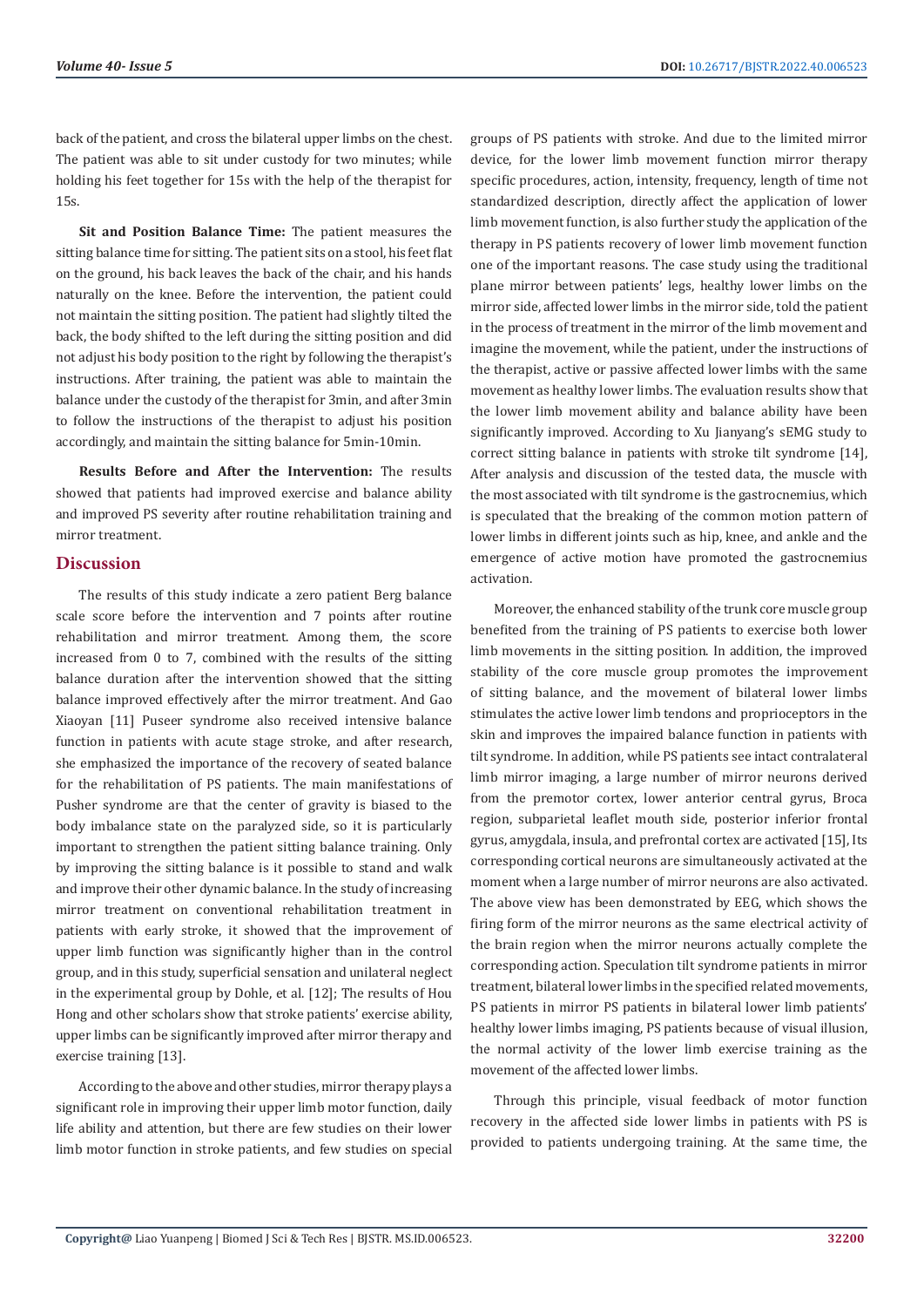healthy hemisphere of PS patients reduces the inhibitory effect of the focal cerebral hemisphere, the excitability and intercortex primary motor cortex, make the interhemisphere excitationinhibitory balance, and then promote the affected motor pathway activation, making PS patients restore some motor function of the affected lower limbs [16], The improved lower limb motility in PS patients also improved the balance function of PS patients. Besides, the lower limbs of stroke patients were mirror-treated by Sutbeyaz et al. After performing 4 weeks of rehabilitation training, The followup results at 6 months indicated a significant improvement in the lower limb motor function, This result was based on Brunnstrom VI evaluation and functional evaluation of lower limbs (functional independence measure, FMA) RiverMead Visual Traits Assessment (rivermead visual gait assessment, RVGA) score on a statistically significant basis [17]. It was proposed in Mohan et al that after mirror acute stroke treatment, it showed a significant improvement in lower limb motor function in these treated patients [18]. In the study, Cui Wei trained 32 ischemic stroke patients on mirror therapy. Her results showed that the lower limb motor function of the 32 participating stroke patients were significantly improved and their overall motor function after mirror treatment [19].

Other related studies on the impact of mirror therapy in stroke patients combined with other treatment modalities on lower limb function. Some researchers have treated the affected side ankle joint of some stroke patients, who have performed functional electrical stimulation in the affected side limb during the mirror treatment. The evaluation results show that the increased ankle dorsal flexion activity, FMA score and 10m walking experimental score of these stroke patients have been significantly improved. Ji and colleagues studied the impact of lower limb mirror therapy combined with virtual therapy on stroke patients, and finally they proposed that mirror therapy can be used to improve lower limb motility in stroke patients [20]. In the study, Hyun-Gyup conducted stroke patients with task-oriented training, and observed mirror imaging in Hyun-Gyup et al. The results showed improved ability to adjust autonomic posture, hence improved balance function of these trained stroke patients [21]. In conclusion, mirror therapy has been demonstrated by this experiment and research on the recovery of lower limb motor function and balance function in stroke hemiplegia patients.

The results of this study show that the lower limb motor function and balance function of patients with tilt syndrome have been improved to some extent, indicating the good and positive effect of MT in this special group of PS patients. But the study was only one subject, affected by smaller doses. Moreover, there is no unified standard for the application of mirror treatment to stroke PS patients, which may also have some impact on the experimental results. The future utility of mirror treatment for the lower limb motor function and balance function of PS patients and the direction of PS patients and objectives of our standardization.

# **Conclusion**

Mirror therapy combined with conventional rehabilitation treatment has a promoting recovery effect on the motor function, balance function, and metastatic ability of this PS patient, while the severity of PS in this patient is significantly reduced. In summary, this case study suggests that MT may have a positive effect on lower limb motility and balance ability in PS patients, and can be used as an additional treatment for PS patients.

#### **References**

- 1. Liu Yuehua, Wang Zhipeng, Qi imei (2018) Study on the cost effect of stroke rehabilitation treatment. Chinese geriatrics Chronicles 376: 702- 706.
- 2. Xie Caizhong, Xu Green, Liu Xinfeng (2009) Research progress in early rehabilitation after stroke. Chinese rehabilitation theory and practice 15(10): 908-912.
- 3. [Lee K, Pee YH, Jang IT, Kwang Lae Lee \(2018\) Pusher syndrome improved](https://web.p.ebscohost.com/abstract?direct=true&profile=ehost&scope=site&authtype=crawler&jrnl=18236138&AN=128810272&h=gRRWOnY9PeanD36Kix2RwnNMrHAf9hKgN46Xjs04K0K7ahvNLhID8K0i%2b46qQ8VgmGSrbNAFri5TJatugCIBAA%3d%3d&crl=c&resultNs=AdminWebAuth&resultLocal=ErrCrlNotAuth&crlhashurl=login.aspx%3fdirect%3dtrue%26profile%3dehost%26scope%3dsite%26authtype%3dcrawler%26jrnl%3d18236138%26AN%3d128810272) [by secondary newly developed stroke. Neurology Asia 23\(1\): 89-91.](https://web.p.ebscohost.com/abstract?direct=true&profile=ehost&scope=site&authtype=crawler&jrnl=18236138&AN=128810272&h=gRRWOnY9PeanD36Kix2RwnNMrHAf9hKgN46Xjs04K0K7ahvNLhID8K0i%2b46qQ8VgmGSrbNAFri5TJatugCIBAA%3d%3d&crl=c&resultNs=AdminWebAuth&resultLocal=ErrCrlNotAuth&crlhashurl=login.aspx%3fdirect%3dtrue%26profile%3dehost%26scope%3dsite%26authtype%3dcrawler%26jrnl%3d18236138%26AN%3d128810272)
- 4. Bergmann J, Krewer C, Mü[ller F, Klaus Jahn \(2019\) A new cutoff score for](https://pubmed.ncbi.nlm.nih.gov/30623845/) [the Burke Lateropulsion scale improves validity in the classification of](https://pubmed.ncbi.nlm.nih.gov/30623845/) [pusher behavior in subactue stroke patients. Gait Posture 68: 514-517.](https://pubmed.ncbi.nlm.nih.gov/30623845/)
- 5. Liu Siwei, Guan Min, Zhang Jing, Yang Mei, Gao Qiang, et al. (2019) Advances in the tilt syndrome. Huaxi Medicine 34(11): 1315-1320.
- 6. Yukihiro AZKayo K, Hirai S (2015) Long -term outcome of childhood hypoxic -ischemic encephalopathy. Brain Develop 47(1): 43-48<sup>2</sup>
- 7. A R Fugl-Meyer, L Jääskö[, I Leyman, S Olsson, S Steglind, et al. \(1975\) The](https://pubmed.ncbi.nlm.nih.gov/1135616/) [post-stroke hemiplegic patient.In:a method for evaluation of physical](https://pubmed.ncbi.nlm.nih.gov/1135616/) [performance. Scand J Rehabil Med 7\(1\): 13-31.](https://pubmed.ncbi.nlm.nih.gov/1135616/)
- 8. Karnath HO, Brö[tz D \(2007\) Instructions for the clinical scale for](https://pubmed.ncbi.nlm.nih.gov/17551171/) [contraversive pushing \(SCP\). Neurorehabil Neural Repair 21\(4\): 370-](https://pubmed.ncbi.nlm.nih.gov/17551171/) [371.](https://pubmed.ncbi.nlm.nih.gov/17551171/)
- 9. [Marianne Dieterich \(2018\) Thomas Brandt. Global orientation in space](https://pubmed.ncbi.nlm.nih.gov/29189299/) [and the lateralization of brain functions. Neuro-ophthalmology and](https://pubmed.ncbi.nlm.nih.gov/29189299/) [neuro-otology 33\(1\): 96-104.](https://pubmed.ncbi.nlm.nih.gov/29189299/)
- 10. [Luft AR, Macko RF, Forrester LW, Federico Villagra, Fred Ivey, et al.](https://pubmed.ncbi.nlm.nih.gov/18757284/) [\(2008\) Treadmill exercise activates subcortical neural networks and](https://pubmed.ncbi.nlm.nih.gov/18757284/) [improves walking after stroke: a randomized controlled trial. Stroke](https://pubmed.ncbi.nlm.nih.gov/18757284/) [39\(12\): 3341-3350.](https://pubmed.ncbi.nlm.nih.gov/18757284/)
- 11. Gao Xiaoyan, Xia Caiqiu, Gu Yan, Yang Qinglan, Zhou Pingping, et al. (2011) Efficacy of intensive balanced functional rehabilitation treatment on Pusher syndrome in acute phase stroke. Neural injury and functional reconstruction 6(04): 265-268.
- 12. Dohle C, Püllen J, Nakaten A, Jutta Kü[st, Christian Rietz, et al. \(2009\)](https://pubmed.ncbi.nlm.nih.gov/19074686/) [Mirror therapy promotes recovery from severe hemiparesis: a](https://pubmed.ncbi.nlm.nih.gov/19074686/) [randomized controlled trial. Neurorehabil Neural Repair 23\(3\): 209-](https://pubmed.ncbi.nlm.nih.gov/19074686/) [217.](https://pubmed.ncbi.nlm.nih.gov/19074686/)
- 13. Hou Hong, Cai Kesshu, Fan Yabin, Dai Wenjun, Shan Chunlei, et al. (2013) Effect of mirror therapy combined with exercise imagination training on upper limb function and daily life activities in hemiplegia after stroke. Chinese Journal of Physical Medicine and Rehabilitation 35(2): 112-114.